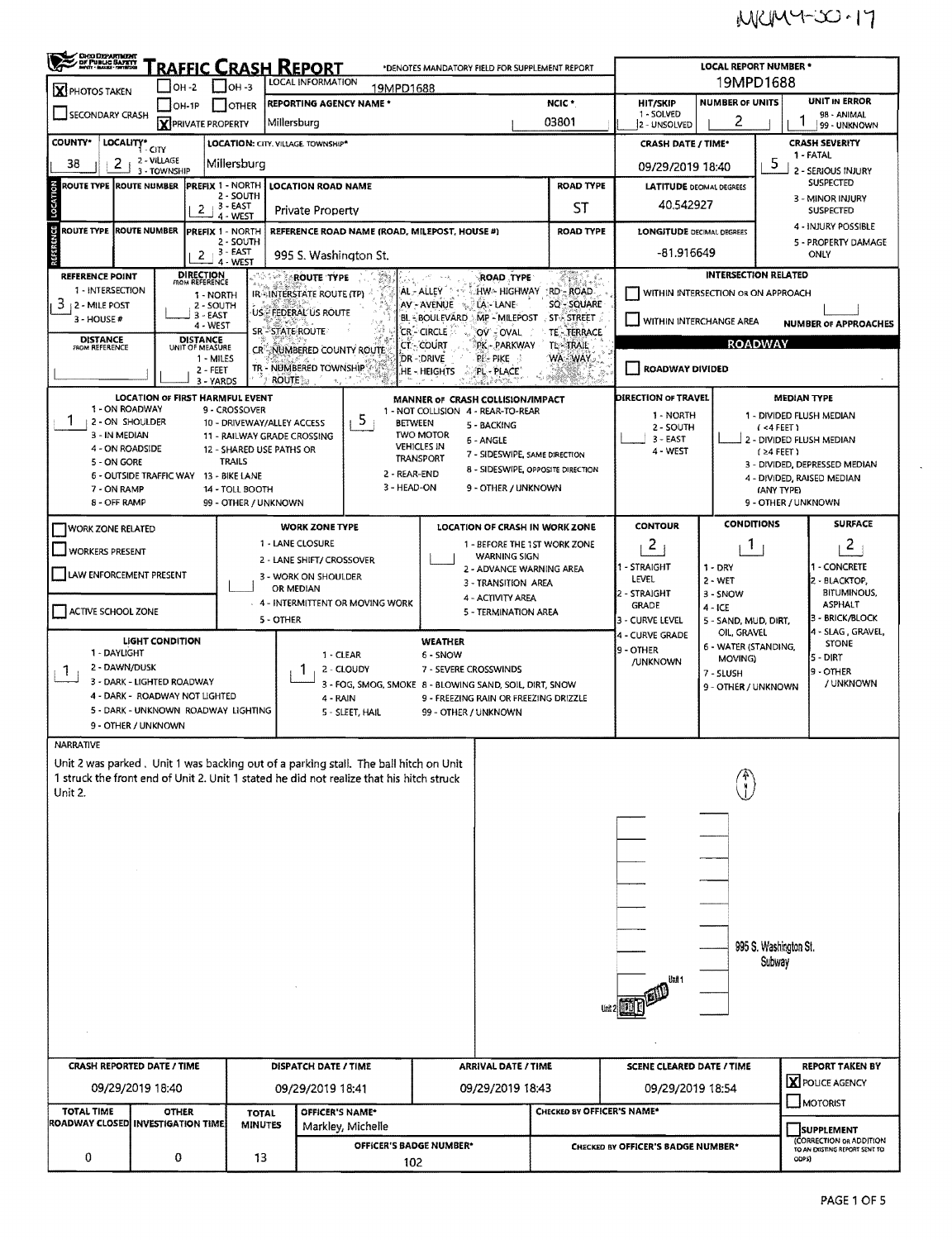|                                                                                                                                                                                    | <b>OHOO DEPARTMENT<br/>OF PUBLIC SAPRTY</b>                        |                                                               | <b>LOCAL REPORT NUMBER</b>                                             |                                                                       |                                                                    |                                                 |                                      |                                                                    |  |  |  |  |  |
|------------------------------------------------------------------------------------------------------------------------------------------------------------------------------------|--------------------------------------------------------------------|---------------------------------------------------------------|------------------------------------------------------------------------|-----------------------------------------------------------------------|--------------------------------------------------------------------|-------------------------------------------------|--------------------------------------|--------------------------------------------------------------------|--|--|--|--|--|
|                                                                                                                                                                                    |                                                                    |                                                               | 19MPD1688                                                              |                                                                       |                                                                    |                                                 |                                      |                                                                    |  |  |  |  |  |
| UNIT #                                                                                                                                                                             | <b>OWNER NAME: LAST, FIRST, MIDDLE (CI SAME AS DRIVER)</b>         |                                                               | DAMAGE                                                                 |                                                                       |                                                                    |                                                 |                                      |                                                                    |  |  |  |  |  |
|                                                                                                                                                                                    | EVANS, TERRY, M                                                    |                                                               |                                                                        |                                                                       | 330-763-0501                                                       |                                                 |                                      | <b>DAMAGE SCALE</b>                                                |  |  |  |  |  |
| OWNER ADDRESS: STREET, CITY, STATE, ZIP ( D SAME AS DRIVER)<br>1 - NONE<br>3 - FUNCTIONAL DAMAGE<br>2 - MINOR DAMAGE<br>4 - DISABLING DAMAGE<br>3682 CR 58, MILLERSBURG, OH, 44654 |                                                                    |                                                               |                                                                        |                                                                       |                                                                    |                                                 |                                      |                                                                    |  |  |  |  |  |
|                                                                                                                                                                                    | COMMERCIAL CARRIER: NAME, ADDRESS, CITY, STATE, ZIP                |                                                               |                                                                        |                                                                       |                                                                    | COMMERCIAL CARRIER PHONE: INCLUDE AREA CODE     |                                      | 9 - UNKNOWN                                                        |  |  |  |  |  |
|                                                                                                                                                                                    |                                                                    |                                                               |                                                                        |                                                                       |                                                                    |                                                 | <b>DAMAGED AREA(S)</b>               |                                                                    |  |  |  |  |  |
|                                                                                                                                                                                    | LP STATE  LICENSE PLATE #                                          |                                                               | <b>VEHICLE IDENTIFICATION #</b>                                        |                                                                       | <b>VEHICLE YEAR</b>                                                | <b>VEHICLE MAKE</b>                             | INDICATE ALL THAT APPLY              |                                                                    |  |  |  |  |  |
| ΟН                                                                                                                                                                                 | GZR3784                                                            |                                                               | 1GC4KVBG9AF136306                                                      |                                                                       | 2010                                                               | CHEVROLET                                       |                                      |                                                                    |  |  |  |  |  |
| <b>X</b> INSURANCE                                                                                                                                                                 | <b>INSURANCE COMPANY</b>                                           |                                                               | <b>INSURANCE POLICY #</b>                                              |                                                                       | <b>COLOR</b>                                                       | <b>VEHICLE MODEL</b>                            |                                      |                                                                    |  |  |  |  |  |
|                                                                                                                                                                                    | ERIE INSURANCE<br><b>TYPE OF USE</b>                               |                                                               | Q015506058<br>US DOT #                                                 |                                                                       | WHI<br>TOWED BY: COMPANY NAME                                      | <b>SILVERADO</b>                                |                                      |                                                                    |  |  |  |  |  |
| <b>COMMERCIAL</b>                                                                                                                                                                  | GOVERNMENT                                                         | IN EMERGENCY<br>RESPONSE                                      |                                                                        |                                                                       |                                                                    |                                                 |                                      |                                                                    |  |  |  |  |  |
| INTERLOCK                                                                                                                                                                          |                                                                    | # OCCUPANTS                                                   | VEHICLE WEIGHT GVWR/GCWR<br>$1 - 510K$ LBS.                            |                                                                       | <b>HAZARDOUS MATERIAL</b><br><b>MATERIAL</b><br>CLASS <sup>#</sup> | PLACARD ID #                                    |                                      |                                                                    |  |  |  |  |  |
| DEVICE<br><b>EQUIPPED</b>                                                                                                                                                          | <b>HIT/SKIP UNIT</b>                                               |                                                               | 2 - 10.001 - 26K LBS.<br>3 - > 26K LBS.                                |                                                                       | RELEASED<br>PLACARD                                                |                                                 |                                      |                                                                    |  |  |  |  |  |
|                                                                                                                                                                                    | 1 - PASSENGER CAR                                                  | 6 VAN (9-15 SEATS)                                            | 12 - GOLF CART                                                         |                                                                       | 18 - LIMO (LIVERY VEHICLE)                                         | 23 - PEDESTRIAN/SKATER                          |                                      |                                                                    |  |  |  |  |  |
|                                                                                                                                                                                    | 2 - PASSENGER VAN<br>(MINIVAN)                                     | 7 - MOTORCYCLE 2-WHEELED<br>8 - MOTORCYCLE 3-WHEELED          | 13 - SNOWMOBILE<br>14 - SINGLE UNIT                                    |                                                                       | 19 - BUS (16+ PASSENGERS)                                          | 24 - WHEELCHAIR (ANY TYPE)                      |                                      |                                                                    |  |  |  |  |  |
| UNIT TYPE 3                                                                                                                                                                        | - SPORT UTILITY<br>VEHICLE                                         | 9 - AUTOCYCLE                                                 | <b>TRUCK</b><br>15 - SEMI-TRACTOR                                      | 20 - OTHER VEHICLE<br>21 - HEAVY EQUIPMENT                            |                                                                    | 25 - OTHER NON-MOTORIST<br>26 - BICYCLE         |                                      |                                                                    |  |  |  |  |  |
|                                                                                                                                                                                    | 4 - PICK UP                                                        | 10 - MOPED OR MOTORIZED<br><b>SICYCLE</b>                     | 16 - FARM EQUIPMENT                                                    |                                                                       | 22 - ANIMAL WITH RIDER OR<br>ANIMAL-DRAWN VEHICLE                  | 27 - TRAIN                                      |                                      |                                                                    |  |  |  |  |  |
|                                                                                                                                                                                    | <b>S - CARGO VAN</b><br>(ATV/UTV)                                  | 11 - ALL TERRAIN VEHICLE                                      | 17 - MOTORHOME                                                         |                                                                       |                                                                    | 99 - UNKNOWN OR HIT/SKIP                        |                                      |                                                                    |  |  |  |  |  |
|                                                                                                                                                                                    | # OF TRAILING UNITS                                                |                                                               |                                                                        |                                                                       |                                                                    |                                                 |                                      | 12                                                                 |  |  |  |  |  |
| <b>AEHICTE</b>                                                                                                                                                                     | WAS VEHICLE OPERATING IN AUTONOMOUS<br>MODE WHEN CRASH OCCURRED?   |                                                               | 0 - NO AUTOMATION                                                      |                                                                       | 3 - CONDITIONAL AUTOMATION 9 - UNKNOWN                             |                                                 |                                      |                                                                    |  |  |  |  |  |
| ۷                                                                                                                                                                                  |                                                                    | 0                                                             | 1 - DRIVER ASSISTANCE                                                  |                                                                       | 4 - HIGH AUTOMATION                                                |                                                 |                                      |                                                                    |  |  |  |  |  |
|                                                                                                                                                                                    | 1 - YES 2 - NO 9 - OTHER / UNKNOWN                                 | MODE LEVEL                                                    | AUTONOMOUS 2 - PARTIAL AUTOMATION 5 - FULL AUTOMATION                  |                                                                       |                                                                    |                                                 |                                      |                                                                    |  |  |  |  |  |
|                                                                                                                                                                                    | 1 - NONE<br>$2 - TAXI$                                             | 6 - BUS - CHARTER/TOUR<br>7 - BUS - INTERCITY                 | $11 - FIRE$                                                            | 21 - MAIL CARRIER<br>16 - FARM<br>99 - OTHER / UNKNOWN<br>17 - MOWING |                                                                    |                                                 |                                      |                                                                    |  |  |  |  |  |
|                                                                                                                                                                                    | 3 - ELECTRONIC RIDE                                                | 8 - BUS - SHUTTLE                                             | 12 - MIUTARY<br>13 - POLICE                                            |                                                                       | 18 - SNOW REMOVAL                                                  |                                                 |                                      |                                                                    |  |  |  |  |  |
| <b>SPECIAL</b>                                                                                                                                                                     | SHARING<br><b>FUNCTION 4 - SCHOOL TRANSPORT</b>                    | 9 - BUS - OTHER<br>10 - AMBULANCE                             | 14 - PUBLIC UTILITY<br>15 - CONSTRUCTION EQUIP.                        | 19 - TOWING<br>20 - SAFETY SERVICE                                    |                                                                    |                                                 |                                      |                                                                    |  |  |  |  |  |
|                                                                                                                                                                                    | 5 - BUS - TRANSIT/COMMUTER                                         |                                                               |                                                                        |                                                                       | PATROL                                                             |                                                 |                                      | 12                                                                 |  |  |  |  |  |
|                                                                                                                                                                                    | 1 - NO CARGO BODY TYPE                                             | 4 - LOGGING                                                   | 7 - GRAIN/CHIPS/GRAVEL                                                 | 11 - DUMP                                                             |                                                                    | 99 - OTHER / UNKNOWN                            |                                      |                                                                    |  |  |  |  |  |
| CARGO                                                                                                                                                                              | / NOT APPLICABLE<br>2 - BUS                                        | 5 - INTERMODAL<br><b>CONTAINER CHASSIS</b>                    | 8 - POLE<br>9 - CARGO TANK                                             |                                                                       | 12 - CONCRETE MIXER<br>13 - AUTO TRANSPORTER                       |                                                 |                                      | Ŧ<br>9<br>9                                                        |  |  |  |  |  |
| <b>BODY</b><br><b>TYPE</b>                                                                                                                                                         | 3 - VEHICLE TOWING<br>ANOTHER MOTOR VEHICLE                        | 6 - CARGOVAN<br>/ENCLOSED BOX                                 | 10 - FLAT 8ED                                                          |                                                                       | 14 - GARBAGE/REFUSE                                                |                                                 |                                      |                                                                    |  |  |  |  |  |
|                                                                                                                                                                                    | 1 - TURN SIGNALS                                                   | 4 - BRAKES                                                    | 7 - WORN OR SLICK TIRES                                                |                                                                       | 9 - MOTOR TROUBLE                                                  | 99 - OTHER / UNKNOWN                            |                                      |                                                                    |  |  |  |  |  |
| <b>VEHICLE</b>                                                                                                                                                                     | 2 - HEAD LAMPS<br>3 - TAIL LAMPS                                   | S - STEERING<br><b>6 - TIRE BLOWOUT</b>                       | 8 - TRAILER EQUIPMENT<br>DEFECTIVE                                     |                                                                       | 10 - DISABLED FROM PRIOR<br><b>ACCIDENT</b>                        |                                                 |                                      |                                                                    |  |  |  |  |  |
| <b>DEFECTS</b>                                                                                                                                                                     |                                                                    |                                                               |                                                                        |                                                                       |                                                                    |                                                 | $\boxed{\text{X}}$ - NO DAMAGE [ 0 ] | J- UNDERCARRIAGE [ 14 ]                                            |  |  |  |  |  |
|                                                                                                                                                                                    | 1 - INTERSECTION -<br>MARKED CROSSWALK                             | 4 - MIDBLOCK -<br>MARKED CROSSWALK                            | 7 - SHOULDER/ROADSIDE                                                  |                                                                       | 10 - DRIVEWAY ACCESS                                               | 99 - OTHER / UNKNOWN                            | $\Box$ -TOP[13]                      | $\Box$ - ALL AREAS [ 15 ]                                          |  |  |  |  |  |
| NON-                                                                                                                                                                               | 2 - INTERSECTION -                                                 | S - TRAVEL LANE -                                             | <b>B - SIDEWALK</b><br>9 - MEDIAN/CROSSING                             |                                                                       | 11 - SHARED USE PATHS<br>OR TRAILS                                 |                                                 | $\Box$ - UNIT NOT AT SCENE [ 16 ]    |                                                                    |  |  |  |  |  |
| <b>MOTORIST</b><br><b>LOCATION</b>                                                                                                                                                 | UNMARKED CROSSWALK<br>3 - INTERSECTION - OTHER                     | OTHER LOCATION<br>6 - BICYCLE LANE                            | <b>ISLAND</b>                                                          |                                                                       | 12 - FIRST RESPONDER<br>AT INCIDENT SCENE                          |                                                 |                                      |                                                                    |  |  |  |  |  |
|                                                                                                                                                                                    | 1 - NON-CONTACT                                                    | 1 - STRAIGHT AHEAD<br>2 - BACKING                             | 9 - LEAVING TRAFFIC<br>LANE                                            |                                                                       | 15 - WALKING, RUNNING,<br>JOGGING, PLAYING                         | 21 - STANDING OUTSIDE<br>-DISABLED VEHICLE      |                                      | <b>INITIAL POINT OF CONTACT</b>                                    |  |  |  |  |  |
| 3                                                                                                                                                                                  | 2 - NON-COLLISION                                                  | 3 - CHANGING LANES                                            | 10 - PARKED                                                            |                                                                       | 16 - WORKING                                                       | 99 - OTHER / UNKNOWN                            | 0 - NO DAMAGE<br>14 - UNDERCARRIAGE  |                                                                    |  |  |  |  |  |
| <b>ACTION</b>                                                                                                                                                                      | 3 - STRIKING<br>4 - STRUCK                                         | 4 - OVERTAKING/PASSING<br>PRE-CRASH 5 - MAKING RIGHT TURN     | 11 - SLOWING OR STOPPED<br>IN TRAFFIC                                  |                                                                       | 17 - PUSHING VEHICLE<br>18 - APPROACHING OR                        |                                                 | 13.                                  | 1-12 - REFER TO UNIT 15 - VEHICLE NOT AT SCENE<br>DIAGRAM          |  |  |  |  |  |
|                                                                                                                                                                                    | 5 - BOTH STRIKING                                                  | <b>ACTIONS 6 - MAKING LEFT TURN</b><br>7 - MAKING U-TURN      | 12 - DRIVERLESS<br>13 - NEGOTIATING A CURVE                            |                                                                       | LEAVING VEHICLE<br>19 - STANDING                                   |                                                 | 13 - TOP                             | 99 - UNKNOWN                                                       |  |  |  |  |  |
|                                                                                                                                                                                    | & STRUCK<br>9 - OTHER / UNKNOWN                                    | 8 - ENTERING TRAFFIC<br>LANE                                  | SPECIFIED LOCATION                                                     | 14 - ENTERING OR CROSSING 20 - OTHER NON-MOTORIST                     |                                                                    |                                                 |                                      |                                                                    |  |  |  |  |  |
|                                                                                                                                                                                    | 1 - NONE                                                           |                                                               | 8 - FOLLOWING TOO CLOSE 13 - IMPROPER START FROM                       |                                                                       | 18 - OPERATING DEFECTIVE                                           | 23 - OPENING DOOR INTO                          | <b>TRAFFICWAY FLOW</b>               | TRAFFIC<br><b>TRAFFIC CONTROL</b>                                  |  |  |  |  |  |
|                                                                                                                                                                                    | 2 - FAILURE TO YIELD<br>3 - RAN RED LIGHT                          | /ACDA<br>9 - IMPROPER LANE                                    | A PARKED POSITION<br>14 - STOPPED OR PARKED                            |                                                                       | <b>EQUIPMENT</b><br>19 - LOAD SHIFTING                             | ROADWAY<br>99 - OTHER IMPROPER                  | 1 - ONE-WAY                          | 1 - ROUNDABOUT 4 - STOP SIGN                                       |  |  |  |  |  |
| 12                                                                                                                                                                                 | 4 - RAN STOP SIGN<br><b>S - UNSAFE SPEED</b>                       | CHANGE<br>10 - IMPROPER PASSING                               | ILLEGALLY<br>15 - SWERVING TO AVOID                                    |                                                                       | /FALLING/SPILLING<br>20 - IMPROPER CROSSING                        | <b>ACTION</b>                                   | 2 - TWO-WAY<br>2                     | 2 - SIGNAL<br>S - YIELD SIGN<br>6<br>3 - FLASHER<br>6 - NO CONTROL |  |  |  |  |  |
|                                                                                                                                                                                    | CONTRIBUTING 6 - IMPROPER TURN<br>CIRCUMSTANCES 7 - LEFT OF CENTER | 11 - DROVE OFF ROAD                                           | 16 - WRONG WAY                                                         |                                                                       | 21 - LYING IN ROADWAY                                              |                                                 |                                      |                                                                    |  |  |  |  |  |
|                                                                                                                                                                                    |                                                                    | 12 - IMPROPER BACKING                                         | 17 - VISION OBSTRUCTION                                                |                                                                       | 22 - NOT DISCERNIBLE                                               |                                                 | # OF THROUGH LANES<br>ON ROAD        | <b>RAIL GRADE CROSSING</b><br>1 - NOT INVLOVED                     |  |  |  |  |  |
| <b>SEOUENCE OF EVENTS</b>                                                                                                                                                          |                                                                    |                                                               |                                                                        |                                                                       |                                                                    |                                                 | $\overline{z}$                       | 2 - INVOLVED-ACTIVE CROSSING                                       |  |  |  |  |  |
| 21                                                                                                                                                                                 | 1 - OVERTURN/ROLLOVER 7 - SEPARATION OF UNITS                      |                                                               | $EVENTS$ $\ldots$ $\ldots$<br>12 - DOWNHILL RUNAWAY                    |                                                                       | 19 - ANIMAL -OTHER                                                 | 23 - STRUCK BY FALLING,                         |                                      | 3 - INVOLVED-PASSIVE CROSSING                                      |  |  |  |  |  |
|                                                                                                                                                                                    | 2 - FIRE/EXPLOSION<br>3 - IMMERSION                                | 8 - RAN OFF ROAD RIGHT<br>9 - RAN OFF ROAD LEFT               | 13 - OTHER NON-COLLISION 20 - MOTOR VEHICLE IN<br>14 - PEDESTRIAN      |                                                                       | TRANSPORT                                                          | SHIFTING CARGO OR<br>ANYTHING SET IN            |                                      | UNIT / NON-MOTORIST DIRECTION                                      |  |  |  |  |  |
|                                                                                                                                                                                    | 4 - JACKKNIFE<br>S - CARGO / EQUIPMENT                             | 10 - CROSS MEDIAN<br>11 - CROSS CENTERLINE -                  | 15 - PEDALCYCLE<br>16 - RAILWAY VEHICLE                                |                                                                       | 21 - PARKED MOTOR<br><b>VEHICLE</b>                                | MOTION BY A MOTOR<br>VEHICLE                    |                                      | 1 - NORTH<br>5 - NORTHEAST<br>$2 - 50$ UTH<br><b>6 - NORTHWEST</b> |  |  |  |  |  |
|                                                                                                                                                                                    | LOSS OR SHIFT<br>6 - EQUIPMENT FAILURE                             | <b>OPPOSITE DIRECTION</b><br>OF TRAVEL                        | 17 - ANIMAL - FARM<br>18 - ANIMAL - DEER                               |                                                                       | 22 - WORK ZONE<br><b>MAINTENANCE</b>                               | 24 - OTHER MOVABLE<br>OBJECT                    |                                      | $3 - EAST$<br>7 - SOUTHEAST<br>8                                   |  |  |  |  |  |
|                                                                                                                                                                                    |                                                                    |                                                               |                                                                        |                                                                       | EQUIPMENT                                                          |                                                 | 3<br><b>FROM</b><br>TO:              | 4 - WEST<br>8 - SOUTHWEST<br>9 - OTHER / UNKNOWN                   |  |  |  |  |  |
|                                                                                                                                                                                    | 25 - IMPACT ATTENUATOR 31 - GUARDRAIL END                          |                                                               | <b>COLLISION WITH FIXED OBJECT - STRUCK</b><br>38 - OVERHEAD SIGN POST |                                                                       | 4S - EMBANKMENT                                                    | Andrea Albert<br>$\sim$ $\sim$<br>52 - BUILDING |                                      |                                                                    |  |  |  |  |  |
|                                                                                                                                                                                    | / CRASH CUSHION<br>26 - BRIDGE OVERHEAD                            | 32 - PORTABLE BARRIER<br>33 - MEDIAN CABLE BARRIER            | 39 - LIGHT / LUMINARIES<br><b>SUPPORT</b>                              | 46 - FENCE                                                            | 47 - MAILBOX                                                       | S3 - TUNNEL<br>S4 - OTHER FIXED                 | UNIT SPEED                           | <b>DETECTED SPEED</b>                                              |  |  |  |  |  |
|                                                                                                                                                                                    | <b>STRUCTURE</b><br>27 - BRIDGE PIER OR                            | 34 - MEDIAN GUARDRAIL<br><b>BARRIER</b>                       | 40 - UTILITY POLE<br>41 - OTHER POST, POLE                             | 48 - TREE                                                             | 49 - FIRE HYDRANT                                                  | OBJECT<br>99 - OTHER / UNKNOWN                  | 5                                    | 1 - STATED / ESTIMATED SPEED                                       |  |  |  |  |  |
|                                                                                                                                                                                    | ABUTMENT<br>28 - BRIDGE PARAPET                                    | 35 - MEDIAN CONCRETE<br><b>BARRIER</b>                        | OR SUPPORT<br>42 - CULVERT                                             |                                                                       | 50 - WORK ZONE<br>MAINTENANCE                                      |                                                 |                                      | 2 - CALCULATED / EDR                                               |  |  |  |  |  |
|                                                                                                                                                                                    | 29 - SRIDGE RAIL<br>30 - GUARDRAIL FACE                            | 36 - MEDIAN OTHER BARRIER 43 - CURB<br>37 - TRAFFIC SIGN POST | 44 - DITCH                                                             | 51 - WALL                                                             | <b>EQUIPMENT</b>                                                   |                                                 | <b>POSTED SPEED</b>                  |                                                                    |  |  |  |  |  |
|                                                                                                                                                                                    | FIRST HARMFUL EVENT                                                |                                                               | <b>MOST HARMFUL EVENT</b>                                              |                                                                       |                                                                    |                                                 | 15                                   | 3 - UNDETERMINED                                                   |  |  |  |  |  |
|                                                                                                                                                                                    |                                                                    |                                                               |                                                                        |                                                                       |                                                                    |                                                 |                                      |                                                                    |  |  |  |  |  |

 $\epsilon$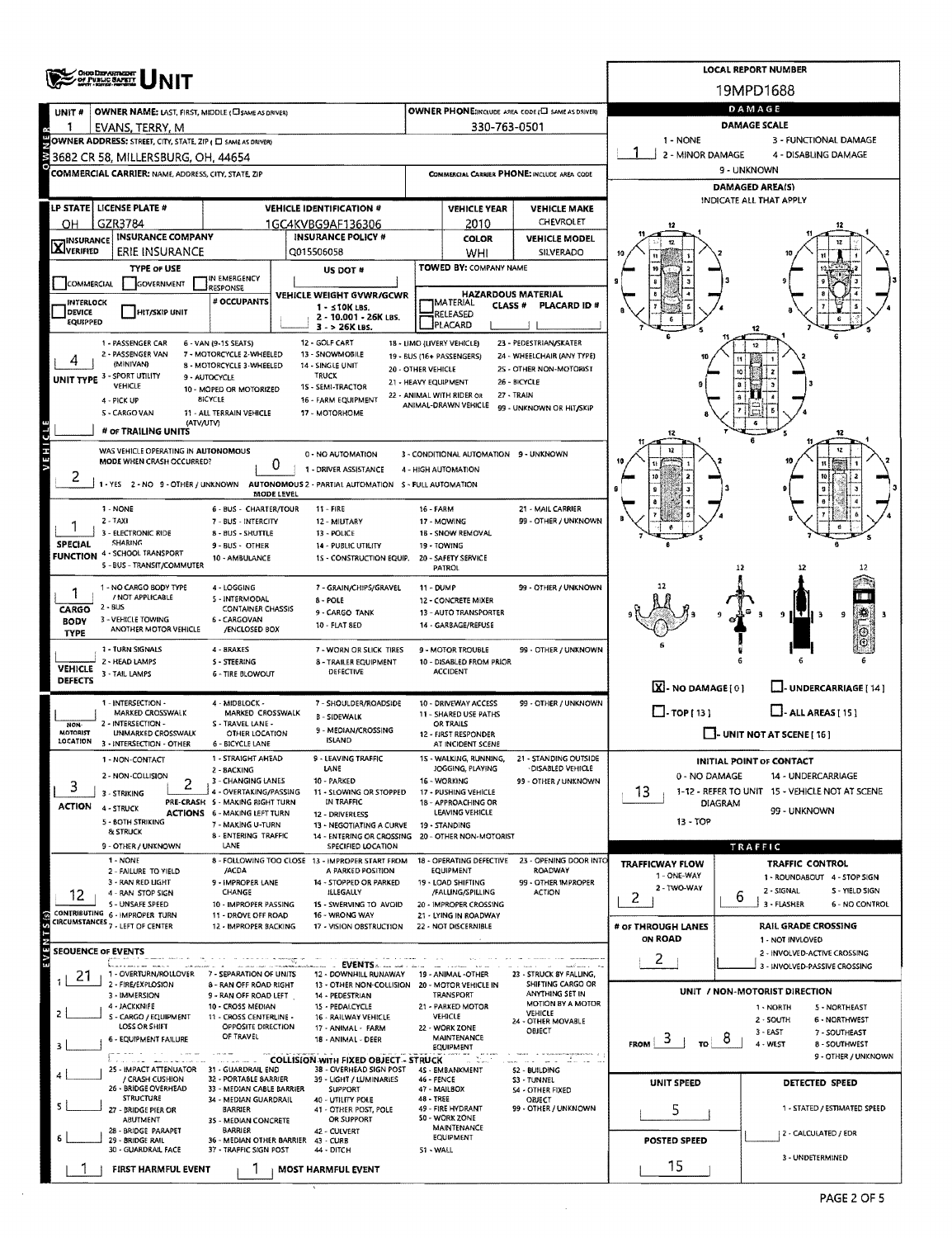|                                                                                                                                                                       |                                                            |                                                          |                                                                                          |                                                |                                                               |                                                  |                                                   | <b>LOCAL REPORT NUMBER</b>                                           |  |  |  |  |  |
|-----------------------------------------------------------------------------------------------------------------------------------------------------------------------|------------------------------------------------------------|----------------------------------------------------------|------------------------------------------------------------------------------------------|------------------------------------------------|---------------------------------------------------------------|--------------------------------------------------|---------------------------------------------------|----------------------------------------------------------------------|--|--|--|--|--|
|                                                                                                                                                                       | <b>CHO DEPARTMENT</b><br>OF PUBLIC BAFETY                  |                                                          |                                                                                          |                                                |                                                               |                                                  |                                                   | 19MPD1688                                                            |  |  |  |  |  |
| UNIT #                                                                                                                                                                | OWNER NAME: LAST, FIRST, MIDDLE (CI SAME AS DRIVER)        |                                                          | DAMAGE                                                                                   |                                                |                                                               |                                                  |                                                   |                                                                      |  |  |  |  |  |
|                                                                                                                                                                       | GINSBURG, JEFFREY, M                                       |                                                          | <b>OWNER PHONE: INCLUDE AREA CODE (EI) SAME AS DRIVER)</b><br>330-763-4024               |                                                | <b>DAMAGE SCALE</b>                                           |                                                  |                                                   |                                                                      |  |  |  |  |  |
| щ<br>1 - NONE<br>3 - FUNCTIONAL DAMAGE<br>OWNER ADDRESS: STREET, CITY, STATE, ZIP ( C) SAME AS DRIVER)                                                                |                                                            |                                                          |                                                                                          |                                                |                                                               |                                                  |                                                   |                                                                      |  |  |  |  |  |
| у                                                                                                                                                                     | 1817 SR 39 UNIT 495, MILLERSBURG, OH, 44654                |                                                          |                                                                                          | 2.<br>2 - MINOR DAMAGE<br>4 - DISABLING DAMAGE |                                                               |                                                  |                                                   |                                                                      |  |  |  |  |  |
|                                                                                                                                                                       | <b>COMMERCIAL CARRIER: NAME, ADDRESS, CITY, STATE, ZIP</b> |                                                          |                                                                                          | COMMERCIAL CARRIER PHONE: INCLUDE AREA CODE    |                                                               |                                                  | 9 - UNKNOWN                                       |                                                                      |  |  |  |  |  |
|                                                                                                                                                                       |                                                            |                                                          |                                                                                          |                                                |                                                               |                                                  | <b>DAMAGED AREA(S)</b><br>INDICATE ALL THAT APPLY |                                                                      |  |  |  |  |  |
|                                                                                                                                                                       | LP STATE   LICENSE PLATE #                                 |                                                          | <b>VEHICLE IDENTIFICATION #</b>                                                          |                                                | <b>VEHICLE YEAR</b>                                           | <b>VEHICLE MAKE</b><br>JEEP                      |                                                   |                                                                      |  |  |  |  |  |
| OН                                                                                                                                                                    | HVM6119<br><b>INSURANCE COMPANY</b>                        |                                                          | 1C4RJFLG6KC833335<br><b>INSURANCE POLICY #</b>                                           |                                                | 2019<br><b>COLOR</b>                                          | <b>VEHICLE MODEL</b>                             |                                                   |                                                                      |  |  |  |  |  |
| <b>X</b> INSURANCE                                                                                                                                                    | <b>ERIE INSURANCE</b>                                      |                                                          | Q096905344                                                                               |                                                | BLK                                                           | <b>GRAND CHEROKEE</b>                            |                                                   |                                                                      |  |  |  |  |  |
|                                                                                                                                                                       | <b>TYPE OF USE</b>                                         |                                                          | US DOT#                                                                                  |                                                | TOWED BY: COMPANY NAME                                        |                                                  |                                                   |                                                                      |  |  |  |  |  |
| COMMERCIAL                                                                                                                                                            | GOVERNMENT                                                 | IN EMERGENCY<br><b>RESPONSE</b>                          |                                                                                          |                                                |                                                               |                                                  |                                                   |                                                                      |  |  |  |  |  |
| INTERLOCK                                                                                                                                                             |                                                            | # OCCUPANTS                                              | VEHICLE WEIGHT GVWR/GCWR<br>$1 - 510K$ LBS.                                              |                                                | <b>HAZARDOUS MATERIAL</b><br><b>MATERIAL</b><br><b>CLASS#</b> | PLACARD ID#                                      |                                                   |                                                                      |  |  |  |  |  |
| <b>DEVICE</b><br><b>EQUIPPED</b>                                                                                                                                      | HIT/SKIP UNIT                                              |                                                          | 2 - 10.001 - 26K LBS.<br>$3 - 26K$ LBS.                                                  | RELEASED<br>PLACARD                            |                                                               |                                                  |                                                   |                                                                      |  |  |  |  |  |
| 23 - PEDESTRIAN/SKATER<br>1 - PASSENGER CAR<br>6 - VAN (9-15 SEATS)<br>12 - GOLF CART<br>18 - LIMO (LIVERY VEHICLE)                                                   |                                                            |                                                          |                                                                                          |                                                |                                                               |                                                  |                                                   |                                                                      |  |  |  |  |  |
|                                                                                                                                                                       | 2 - PASSENGER VAN<br>(MINIVAN)                             | 7 - MOTORCYCLE 2-WHEELED                                 | 13 - SNOWMOBILE                                                                          |                                                | 19 - BUS (16+ PASSENGERS)                                     | 24 - WHEELCHAIR (ANY TYPE)                       |                                                   |                                                                      |  |  |  |  |  |
|                                                                                                                                                                       | UNIT TYPE 3 - SPORT UTILITY                                | 8 - MOTORCYCLE 3-WHEELED<br>9 - AUTOCYCLE                | 14 - SINGLE UNIT<br><b>TRUCK</b>                                                         | 20 - OTHER VEHICLE                             | 21 - HEAVY EQUIPMENT                                          | 25 - OTHER NON-MOTORIST<br>26 - BICYCLE          |                                                   |                                                                      |  |  |  |  |  |
|                                                                                                                                                                       | <b>VEHICLE</b><br>4 - PICK UP                              | 10 - MOPED OR MOTORIZED<br>BICYCLE                       | 15 - SEMI-TRACTOR<br>16 - FARM EQUIPMENT                                                 |                                                | 22 - ANIMAL WITH RIDER OR                                     | 27 - TRAIN                                       |                                                   |                                                                      |  |  |  |  |  |
|                                                                                                                                                                       | 5 - CARGO VAN                                              | 11 - ALL TERRAIN VEHICLE                                 | 17 - MOTORHOME                                                                           |                                                | ANIMAL-DRAWN VEHICLE                                          | 99 - UNKNOWN OR HIT/SKIP                         |                                                   |                                                                      |  |  |  |  |  |
| $\vec{J}$                                                                                                                                                             | (ATV/UTV)<br># OF TRAILING UNITS                           |                                                          |                                                                                          |                                                |                                                               |                                                  | 12                                                | 12                                                                   |  |  |  |  |  |
|                                                                                                                                                                       | WAS VEHICLE OPERATING IN AUTONOMOUS                        |                                                          | 0 - NO AUTOMATION                                                                        |                                                | 3 - CONDITIONAL AUTOMATION 9 - UNKNOWN                        |                                                  |                                                   | $\mathfrak{t}$                                                       |  |  |  |  |  |
| <b>VEHI</b>                                                                                                                                                           | MODE WHEN CRASH OCCURRED?                                  | 0                                                        | 1 - DRIVER ASSISTANCE                                                                    |                                                | 4 - HIGH AUTOMATION                                           |                                                  |                                                   |                                                                      |  |  |  |  |  |
| Ζ                                                                                                                                                                     |                                                            |                                                          | 1 - YES 2 - NO 9 - OTHER / UNKNOWN AUTONOMOUS 2 - PARTIAL AUTOMATION 5 - FULL AUTOMATION |                                                |                                                               |                                                  |                                                   |                                                                      |  |  |  |  |  |
|                                                                                                                                                                       |                                                            | <b>MODE LEVEL</b>                                        |                                                                                          |                                                |                                                               |                                                  |                                                   |                                                                      |  |  |  |  |  |
|                                                                                                                                                                       | 1 - NONE<br>2 - TAXI                                       | 6 - BUS - CHARTER/TOUR<br>7 - BUS - INTERCITY            | $11 - FIRE$<br>12 - MILITARY                                                             | 16 - FARM                                      | 17 - MOWING                                                   | 21 - MAIL CARRIER<br>99 - OTHER / UNKNOWN        |                                                   |                                                                      |  |  |  |  |  |
|                                                                                                                                                                       | <b>3 - ELECTRONIC RIDE</b>                                 | 8 - BUS - SHUTTLE                                        | 13 - POLICE                                                                              |                                                | 18 - SNOW REMOVAL                                             |                                                  |                                                   |                                                                      |  |  |  |  |  |
| <b>SPECIAL</b>                                                                                                                                                        | SHARING<br>FUNCTION 4 - SCHOOL TRANSPORT                   | 9 - BUS - OTHER<br>10 - AMBULANCE                        | 14 - PUBLIC UTILITY<br>15 - CONSTRUCTION EQUIP.                                          |                                                | 19 - TOWING<br>20 - SAFETY SERVICE                            |                                                  |                                                   |                                                                      |  |  |  |  |  |
|                                                                                                                                                                       | 5 - BUS - TRANSIT/COMMUTER                                 |                                                          |                                                                                          |                                                | PATROL                                                        |                                                  |                                                   | 12<br>12                                                             |  |  |  |  |  |
|                                                                                                                                                                       | 1 - NO CARGO BODY TYPE                                     | 4 - LOGGING                                              | 7 - GRAIN/CHIPS/GRAVEL                                                                   | 11 - DUMP                                      |                                                               | 99 - OTHER / UNKNOWN                             |                                                   |                                                                      |  |  |  |  |  |
| CARGO                                                                                                                                                                 | / NOT APPLICABLE<br>2 - 8US                                | 5 - INTERMODAL<br><b>CONTAINER CHASSIS</b>               | 8 - POLE                                                                                 |                                                | 12 - CONCRETE MIXER                                           |                                                  |                                                   |                                                                      |  |  |  |  |  |
| <b>BODY</b>                                                                                                                                                           | 3 - VEHICLE TOWING<br>ANOTHER MOTOR VEHICLE                | <b>6 - CARGOVAN</b><br>/ENCLOSED BOX                     | 9 - CARGO TANK<br>10 - FLAT BED                                                          |                                                | 13 - AUTO TRANSPORTER<br>14 - GARBAGE/REFUSE                  |                                                  |                                                   | a<br>ŋ<br>ı e                                                        |  |  |  |  |  |
| <b>TYPE</b>                                                                                                                                                           |                                                            |                                                          |                                                                                          |                                                |                                                               |                                                  |                                                   |                                                                      |  |  |  |  |  |
|                                                                                                                                                                       | 1 - TURN SIGNALS<br>2 - HEAD LAMPS                         | 4 - BRAKES<br>5 - STEERING                               | 7 - WORN OR SLICK TIRES<br><b>B - TRAILER EQUIPMENT</b>                                  |                                                | 9 - MOTOR TROUBLE<br>10 - DISABLED FROM PRIOR                 | 99 - OTHER / UNKNOWN                             |                                                   |                                                                      |  |  |  |  |  |
| <b>VEHICLE</b><br><b>DEFECTS</b>                                                                                                                                      | 3 - TAIL LAMPS                                             | <b>6 - TIRE BLOWOUT</b>                                  | <b>DEFECTIVE</b>                                                                         |                                                | <b>ACCIDENT</b>                                               |                                                  |                                                   |                                                                      |  |  |  |  |  |
|                                                                                                                                                                       |                                                            |                                                          |                                                                                          |                                                |                                                               |                                                  | $\Box$ - NO DAMAGE [0]                            | J- UNDERCARRIAGE [ 14 ]                                              |  |  |  |  |  |
|                                                                                                                                                                       | 1 - INTERSECTION -<br>MARKED CROSSWALK                     | 4 - MIDBLOCK -<br>MARKED CROSSWALK                       | 7 - SHOULDER/ROADSIDE<br>8 - SIDEWALK                                                    |                                                | 10 - DRIVEWAY ACCESS<br>11 - SHARED LISE PATHS                | 99 - OTHER / UNKNOWN                             | $\boxed{\mathbf{X}}$ . TOP [13]                   | $\Box$ - ALL AREAS [ 15 ]                                            |  |  |  |  |  |
| NON-<br><b>MOTORIST</b>                                                                                                                                               | 2 - INTERSECTION -<br>UNMARKED CROSSWALK                   | 5 - TRAVEL LANE -<br>OTHER LOCATION                      | 9 - MEDIAN/CROSSING                                                                      |                                                | OR TRAILS<br>12 - FIRST RESPONDER                             |                                                  |                                                   | $\Box$ - UNIT NOT AT SCENE [ 16 ]                                    |  |  |  |  |  |
| LOCATION                                                                                                                                                              | 3 - INTERSECTION - OTHER                                   | 6 - BICYCLE LANE                                         | <b>ISLAND</b>                                                                            |                                                | AT INCIDENT SCENE                                             |                                                  |                                                   |                                                                      |  |  |  |  |  |
|                                                                                                                                                                       | 1 - NON-CONTACT                                            | 1 - STRAIGHT AHEAD<br>2 - 8ACKING                        | - LEAVING TRAFFIC<br>LANE                                                                |                                                | 15 - WALKING, RUNNING,<br>JOGGING, PLAYING                    | 21 - STANDING OUTSIDE<br>DISABLED VEHICLE        |                                                   | <b>INITIAL POINT DF CONTACT</b>                                      |  |  |  |  |  |
| 4                                                                                                                                                                     | 2 - NON-COLLISION<br>10                                    | 3 - CHANGING LANES<br>4 - OVERTAKING/PASSING             | 10 - PARKED                                                                              |                                                | 16 - WORKING                                                  | 99 - OTHER / UNKNOWN                             | 0 - NO DAMAGE                                     | 14 - UNDERCARRIAGE<br>1-12 - REFER TO UNIT 15 - VEHICLE NOT AT SCENE |  |  |  |  |  |
| <b>ACTION</b>                                                                                                                                                         | 3 - STRIKING<br>4 - STRUCK                                 | PRE-CRASH 5 - MAKING RIGHT TURN                          | 11 - SLOWING OR STOPPED<br>IN TRAFFIC                                                    |                                                | 17 - PUSHING VEHICLE<br>18 - APPROACHING OR                   |                                                  | 12<br><b>DIAGRAM</b>                              |                                                                      |  |  |  |  |  |
|                                                                                                                                                                       | 5 - BOTH STRIKING                                          | <b>ACTIONS 6 - MAKING LEFT TURN</b><br>7 - MAKING U-TURN | 12 - DRIVERLESS<br>13 - NEGOTIATING A CURVE 19 - STANDING                                |                                                | LEAVING VEHICLE                                               |                                                  | 13 - TOP                                          | 99 - UNKNOWN                                                         |  |  |  |  |  |
|                                                                                                                                                                       | & STRUCK                                                   | <b>8 - ENTERING TRAFFIC</b>                              | 14 - ENTERING OR CROSSING 20 - OTHER NON-MOTORIST                                        |                                                |                                                               |                                                  |                                                   |                                                                      |  |  |  |  |  |
|                                                                                                                                                                       | 9 - OTHER / UNKNOWN<br>1 - NONE                            | LANE                                                     | SPECIFIED LOCATION<br>8 - FOLLOWING TOO CLOSE 13 - IMPROPER START FROM                   |                                                | 18 - OPERATING DEFECTIVE                                      | 23 - OPENING DOOR INTO                           |                                                   | TRAFFIC                                                              |  |  |  |  |  |
|                                                                                                                                                                       | 2 - FAILURE TO VIELD                                       | /ACDA                                                    | A PARKED POSITION                                                                        |                                                | <b>EQUIPMENT</b>                                              | ROADWAY                                          | TRAFFICWAY FLOW<br>1 - ONE-WAY                    | TRAFFIC CONTROL<br>1 - ROUNDABOUT 4 - STOP SIGN                      |  |  |  |  |  |
|                                                                                                                                                                       | 3 - RAN RED LIGHT<br>4 - RAN STOP SIGN                     | 9 - IMPROPER LANE<br>CHANGE                              | 14 - STOPPED OR PARKED<br><b>ILLEGALLY</b>                                               |                                                | 19 - LOAD SHIFTING<br>/FALUNG/SPILLING                        | 99 - OTHER IMPROPER<br><b>ACTION</b>             | 2 - TWO-WAY                                       | 2 - SIGNAL<br>5 - YIELD SIGN<br>ь                                    |  |  |  |  |  |
|                                                                                                                                                                       | 5 - UNSAFE SPEED<br>CONTRIBUTING 6 - IMPROPER TURN         | 10 - IMPROPER PASSING                                    | 15 - SWERVING TO AVOID                                                                   |                                                | 20 - IMPROPER CROSSING                                        |                                                  | 2                                                 | 3 - FLASHER<br>6 - NO CONTROL                                        |  |  |  |  |  |
| EVENTS(5)                                                                                                                                                             | CIRCUMSTANCES 7 - LEFT OF CENTER                           | 11 - DROVE OFF ROAD<br>12 - IMPROPER BACKING             | 16 - WRONG WAY<br>17 - VISION OBSTRUCTION                                                |                                                | 21 - LYING IN ROADWAY<br>22 - NOT DISCERNIBLE                 |                                                  | # OF THROUGH LANES                                | <b>RAIL GRADE CROSSING</b>                                           |  |  |  |  |  |
| <b>SEQUENCE OF EVENTS</b>                                                                                                                                             |                                                            |                                                          |                                                                                          |                                                |                                                               |                                                  | ON ROAD                                           | 1 - NOT INVLOVED                                                     |  |  |  |  |  |
|                                                                                                                                                                       |                                                            |                                                          | and construction of the control <b>EVENTS</b> constant to a set                          |                                                | ar den <sup>k</sup> om av et                                  | en aan in met skak                               | 2                                                 | 2 - INVOLVED-ACTIVE CROSSING<br>3 - INVOLVED-PASSIVE CROSSING        |  |  |  |  |  |
| 20                                                                                                                                                                    | 1 - OVERTURN/ROLLOVER<br>2 - FIRE/EXPLOSION                | 7 - SEPARATION OF UNITS<br>8 - RAN OFF ROAD RIGHT        | 12 - DOWNHILL RUNAWAY<br>13 - OTHER NON-COLLISION                                        |                                                | 19 - ANIMAL -OTHER<br>20 - MOTOR VEHICLE IN                   | 23 - STRUCK BY FALLING,<br>SHIFTING CARGO OR     |                                                   |                                                                      |  |  |  |  |  |
|                                                                                                                                                                       | 3 - IMMERSION                                              | 9 - RAN OFF ROAD LEFT                                    | 14 - PEDESTRIAN                                                                          |                                                | TRANSPORT                                                     | ANYTHING SET IN<br>MOTION BY A MOTOR             |                                                   | UNIT / NON-MOTORIST DIRECTION                                        |  |  |  |  |  |
|                                                                                                                                                                       | 4 - JACKKNIFE<br>5 - CARGO / EQUIPMENT                     | 10 - CROSS MEDIAN<br>11 - CROSS CENTERLINE -             | 15 - PEDALCYCLE<br>16 - RAILWAY VEHICLE                                                  |                                                | 21 - PARKED MOTOR<br>VEHICLE                                  | <b>VEHICLE</b><br>24 - OTHER MOVABLE             |                                                   | 1 - NORTH<br>5 - NORTHEAST<br>2 - SOUTH<br><b>6 - NORTHWEST</b>      |  |  |  |  |  |
|                                                                                                                                                                       | LOSS OR SHIFT                                              | OPPOSITE DIRECTION<br>OF TRAVEL                          | 17 - ANIMAL - FARM                                                                       |                                                | 22 - WORK ZONE<br>MAINTENANCE                                 | OBJECT                                           |                                                   | $3 - EAST$<br>7 - SOUTHEAST                                          |  |  |  |  |  |
| 3<br>6 - EQUIPMENT FAILURE<br>18 - ANIMAL - DEER<br><b>FROM</b><br>4 - WEST<br>TO<br>8 - SOUTHWEST<br><b>EQUIPMENT</b><br><b>COLLISION WITH FIXED OBJECT - STRUCK</b> |                                                            |                                                          |                                                                                          |                                                |                                                               |                                                  |                                                   |                                                                      |  |  |  |  |  |
|                                                                                                                                                                       | 25 - IMPACT ATTENUATOR                                     | 31 - GUARDRAIL END                                       |                                                                                          | 9 - OTHER / UNKNOWN                            |                                                               |                                                  |                                                   |                                                                      |  |  |  |  |  |
|                                                                                                                                                                       | / CRASH CUSHION<br>26 - BRIDGE OVERHEAD                    | 32 - PORTABLE BARRIER<br>33 - MEDIAN CABLE BARRIER       | 38 - OVERHEAD SIGN POST<br>39 - LIGHT / LUMINARIES<br><b>SUPPORT</b>                     | 46 - FENCE                                     | 45 - EMBANKMENT<br>47 - MAILBOX                               | 52 - BUILDING<br>S3 - TUNNEL<br>54 - OTHER FIXED | <b>UNIT SPEED</b>                                 | DETECTED SPEED                                                       |  |  |  |  |  |
|                                                                                                                                                                       | <b>STRUCTURE</b>                                           | 34 - MEDIAN GUARDRAIL                                    | 40 - UTILITY POLE                                                                        | 48 - TREE                                      | 49 - FIRE HYDRANT                                             | OBJECT<br>99 - OTHER / UNKNOWN                   |                                                   | 1 - STATED / ESTIMATED SPEED                                         |  |  |  |  |  |
|                                                                                                                                                                       | 27 - BRIDGE PIER OR<br>ABUTMENT                            | BARRIER<br>35 - MEDIAN CONCRETE                          | 41 - OTHER POST, POLE<br>OR SUPPORT                                                      |                                                | <b>SO - WORK ZONE</b>                                         |                                                  | Ü                                                 |                                                                      |  |  |  |  |  |
|                                                                                                                                                                       | 28 - BRIDGE PARAPET<br>29 - BRIDGE RAIL                    | BARRIER<br>36 - MEDIAN OTHER BARRIER 43 - CURB           | 42 - CULVERT                                                                             |                                                | MAINTENANCE<br>EQUIPMENT                                      |                                                  | <b>POSTED SPEED</b>                               | 2 - CALCULATED / EDR                                                 |  |  |  |  |  |
|                                                                                                                                                                       | 30 - GUARDRAIL FACE                                        | 37 - TRAFFIC SIGN POST                                   | 44 - DITCH                                                                               | S1 - WALL                                      |                                                               |                                                  |                                                   | 3 - UNDETERMINED                                                     |  |  |  |  |  |
|                                                                                                                                                                       | FIRST HARMFUL EVENT                                        |                                                          | <b>MOST HARMFUL EVENT</b>                                                                |                                                |                                                               |                                                  |                                                   |                                                                      |  |  |  |  |  |